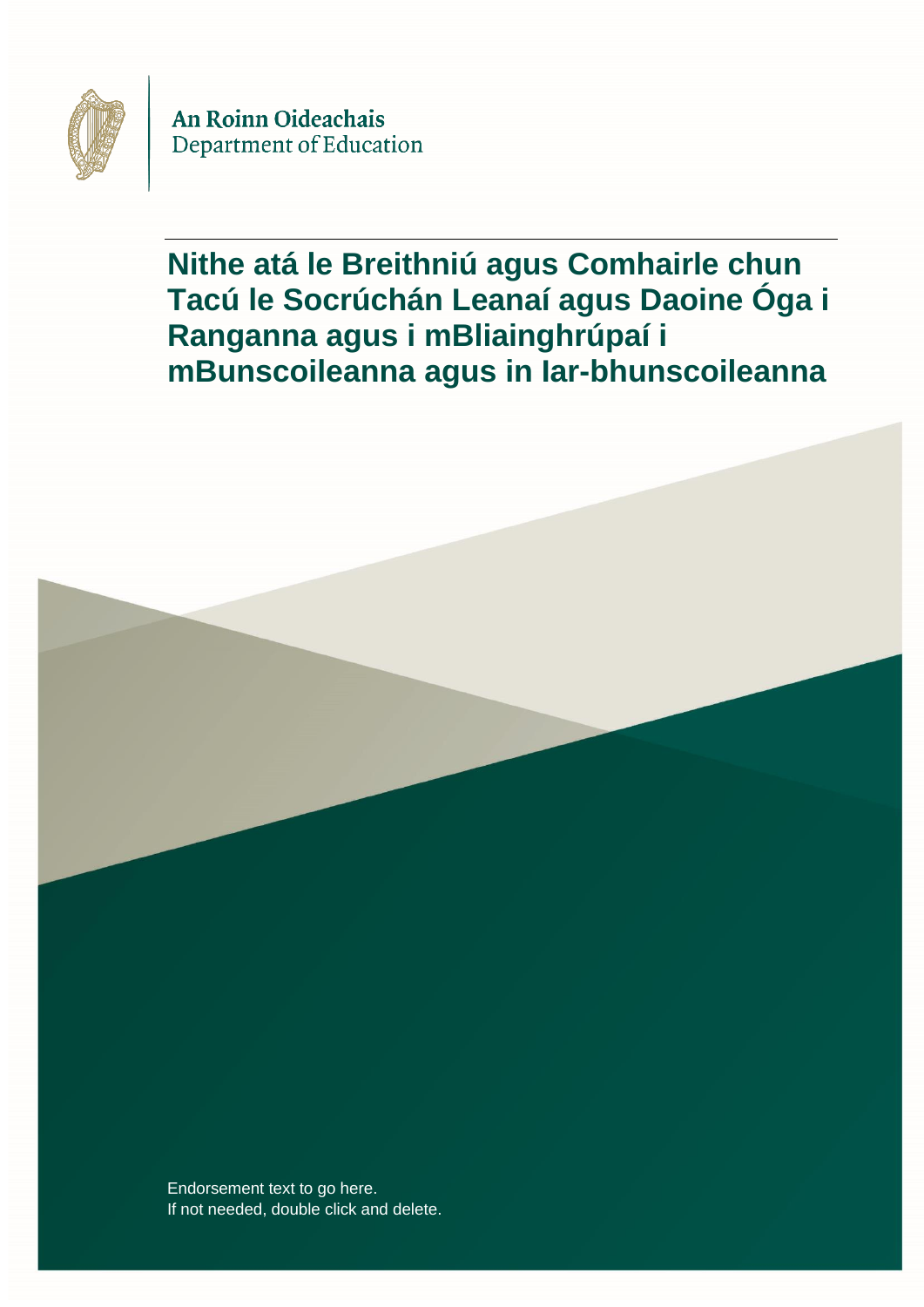### **1. Réamhrá**

Tá tionchar ollmhór á imirt ag an gcogadh leanúnach san Úcráin ar a leanaí agus ar a daoine óga. Leanann scoileanna ar fud na hEorpa le fáiltiú rompu sin atá thíos le hiarmhairtí an chogaidh agus le hoideachas a sholáthar dóibh.

Rollaigh beagán os cionn 5,800 dalta i mbunscoileanna agus in iar-bhunscoileanna Éireannacha faoi lár mhí na Bealtaine 2022 cheana féin. Chuir na scoileanna sárobair isteach chun leanaí agus daoine óga Úcránacha a ghlacadh isteach ina seomraí ranga. Ghlac siad cur chuige gairmiúil, pras agus pragmatach ina leith sin.

Cuireadh isteach ar an bhfoghlaim do chuid mhór leanaí agus daoine óga a tháinig go hÉirinn agus is féidir nach mbeidh aon chur amach acu ná ag a dtuismitheoirí nó ag a gcaomhnóirí ar chóras oideachais na hÉireann ná ar an gcuraclam a theagasctar i scoileanna. D'iarr scoileanna tuilleadh treorach maidir le socrúcháin daltaí agus scoláirí i ranganna agus i mbliainghrúpaí, lenar áiríodh treoir maidir le conas tacú le leanaí agus daoine óga Úcránacha an fhoghlaim ar líne a rochtain.

Is é an aidhm atá leis an doiciméad seo comhairle a thabhairt do bhunscoileanna agus d'iar-bhunscoileanna maidir le freagairt don staid reatha.

Sa tuiscint go bhfuil an fhoghlaim roimhe seo agus an t-eispéireas oideachasúil roimhe seo ríthábhachtach maidir leis an imeascadh rathúil agus d'fhonn bonn eolais a chur faoi chineálacha ionchuimsitheacha cur chuige i leith dul chun cinn i dtorthaí foghlama agus oideachais, soláthraítear na nithe seo a leanas sa doiciméad seo:

- Faisnéis maidir le córas oideachais na hÚcráine
- Comhairle maidir le socrúchán ranga
- Faisnéis thábhachtach maidir le tacú le foghlaim teanga scoláirí
- Comhairle maidir le cásanna inar mian le scoláirí ón Úcráin curaclam na hÚcráine a leanúint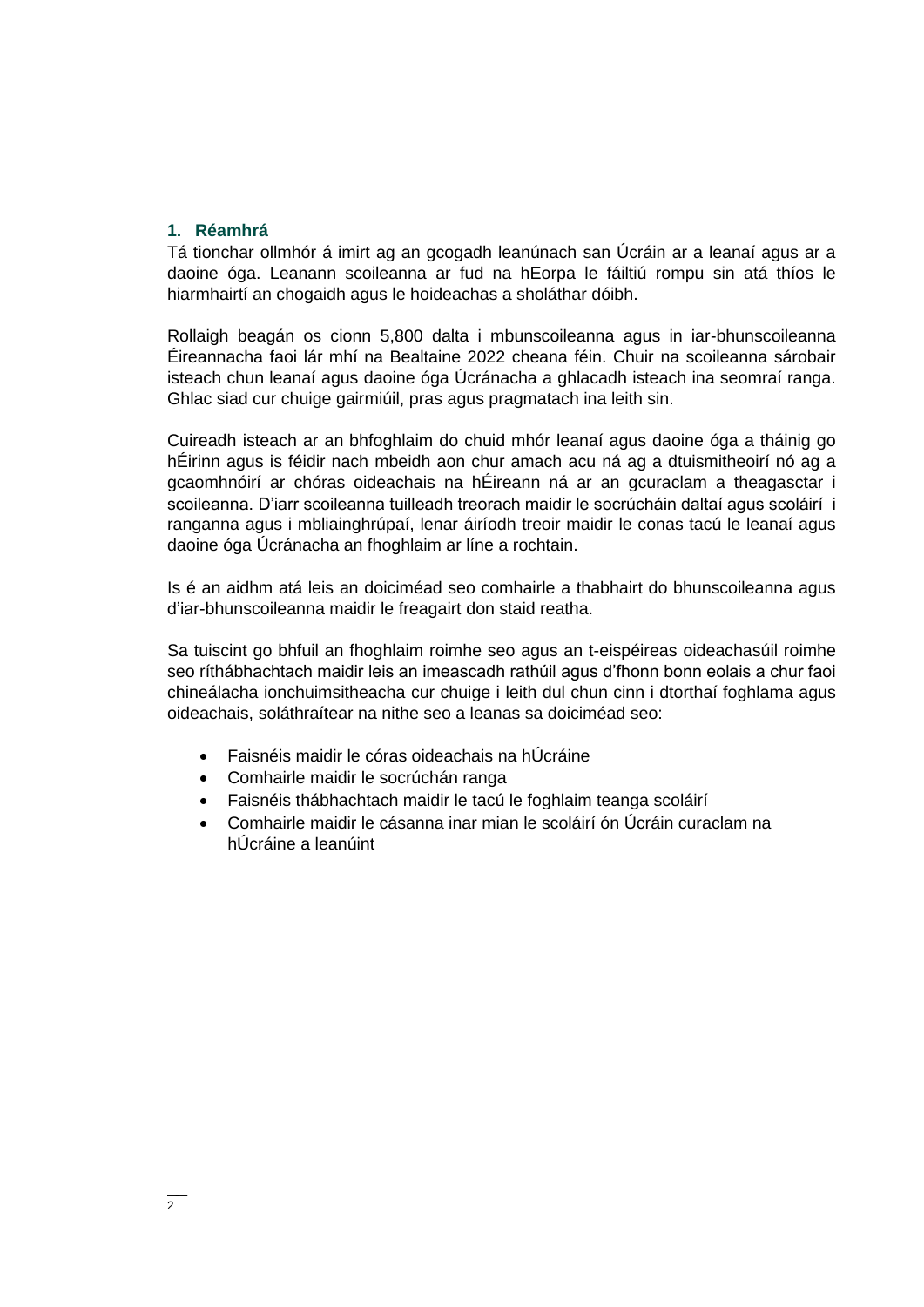# **2. Faisnéis maidir le Córas Oideachais na hÚcráine**

| Grád           | <b>Córas Oideachais na</b><br>hÚcráine | <b>Aois</b> | An Choibhéis in Éirinn |
|----------------|----------------------------------------|-------------|------------------------|
|                |                                        |             | (aoisbhunaithe)        |
| $\mathbf 1$    | <b>Bunoideachas</b>                    | 6/7         | <b>Bunoideachas</b>    |
| $\overline{2}$ |                                        | 7/8         |                        |
| 3              |                                        | 8/9         |                        |
| $\overline{4}$ |                                        | 9/10        |                        |
| 5              | Bun-Mheánoideachas                     | 10/11       |                        |
| 6              |                                        | 11/12       |                        |
| $\overline{7}$ |                                        | 12/13       | An tSraith Shóisearach |
| 8              |                                        | 13/14       |                        |
| 9              |                                        | 14/15       |                        |
| 10             | Meánoideachas Uachtarach               | 15/16       | An tSraith Shinsearach |
| 11             | (Sruth<br>Ginearálta/Gairmshruth) **   | 16/17       |                        |
| $12*$          |                                        | 17/18**     |                        |

## **2.1. Samhail Oideachais na hÚcráine a chur i gcomparáid le Samhail Oideachais na hÉireann**

**\***Tá an tsamhail Grád 12 bhliain á céimniú isteach de réir a chéile faoi láthair. San am i láthair, táthar ag súil leis go mbainfidh scoláirí sa mheánoideachas uachtarach a dTeastas Meánoideachais Ghinearálta Chríochnaithe amach ag deireadh ghrád 11.

**\*\***Leanann formhór na scoláirí Clár Ginearálta/Acadúil sa Mheánoideachas Uachtarach.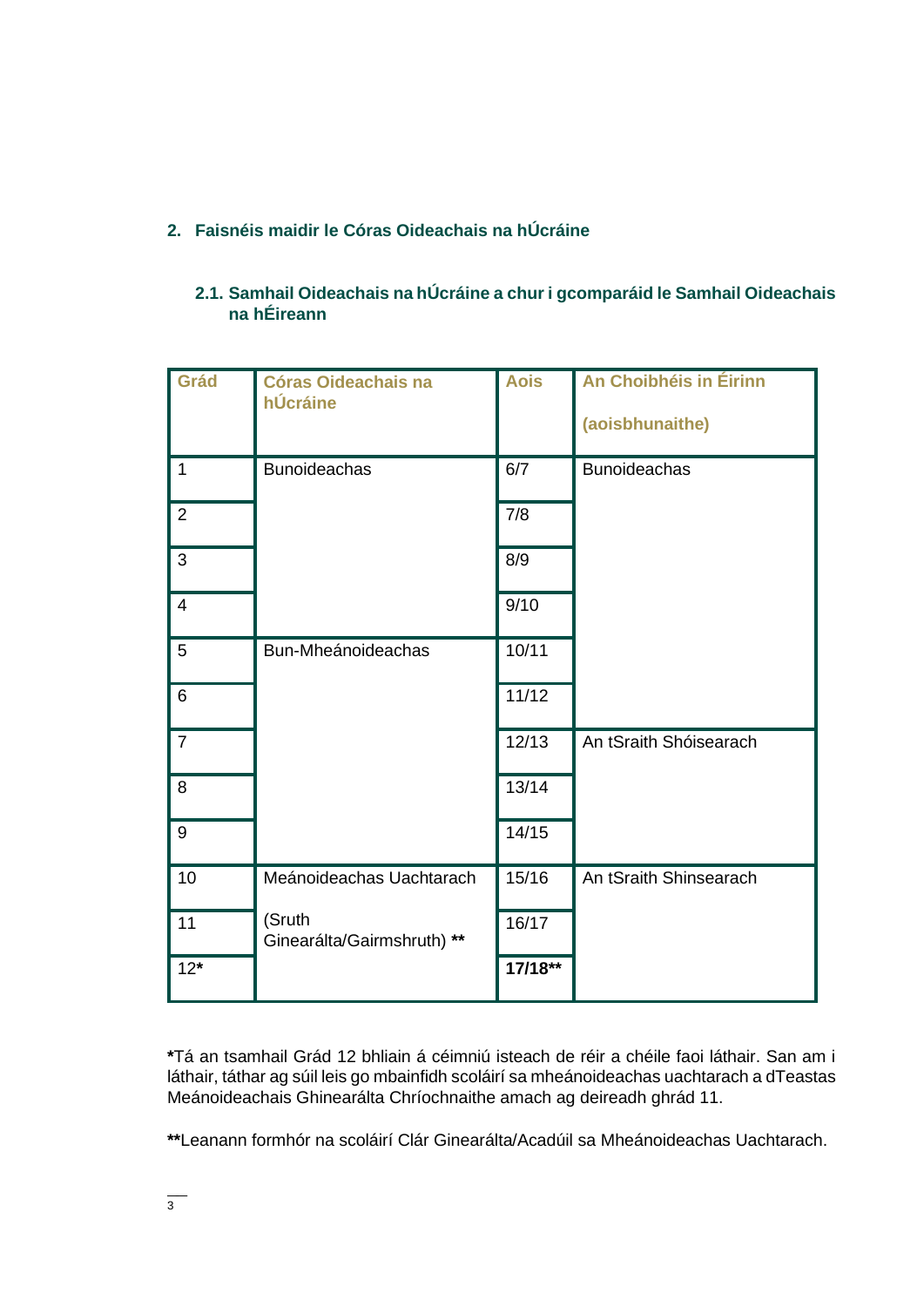#### **2.2. An tEispéireas Curaclaim san Úcráin**

#### **2. 2.1. Bunoi de ac ha s**

Féadann leanaí san Úcráin freastal ar an réamhscoil suas go mbaineann siad 6 bliana d'aois amach. Freastalaíonn daltaí ar an mbunscoil ar feadh ceithre bliana nuair a bhíonn siad idir 6 bliana d'aois agus 9 mbliana d'aois. Áirítear leis an gcuraclam léitheoireacht, scríbhneoireacht, matamaitic, corpoideachas, dúlra, ealaín, agus ceol. Soláthraítear an curaclam trí oideolaíocht shúgradhbhunaithe le linn ghrád 1 agus ghrád 2. Déanann daltaí scrúduithe stáit in Úcráinis (nó teanga dhúchais eile), i léitheoireacht agus i matamaitic ag deireadh Ghrád 4.

#### **2. 2.2. Bun-Mheá noi de achas ( Scoil Mheá nac h)**

Freastalaíonn scoláirí ar an mbun-mheánscoil nuair a bhíonn siad idir 10 mbliana d'aois agus 14 bliana d'aois. Áirítear leis an gcroíchuraclam ginearálta ábhair amhail Úcráinis agus litríocht na hÚcráine, teangacha iasachta, stair, matamaitic, bitheolaíocht, ceimic, fisic, corpoideachas, ceol agus ealaín.

Déanann scoláirí scrúduithe stáit ag deireadh Ghrád 9 agus bronntar Teastas Bun-Mheánoideachais Chríochnaithe orthu.

## **2. 2.3. Me ánoidea chas Ua cht ar ac h**

Is gnách go mbíonn scoláirí sa mheánoideachas uachtarach idir 15 bliana d'aois agus 17 mbliana d'aois. Leanann formhór mór na scoláirí curaclam acadúil ginearálta, lena náirítear Úcráinis agus litríocht na hÚcráine, matamaitic nó stair na hÚcráine, arb iad na croí-ábhair iad, agus ábhar amháin dá rogha. Tógann roinnt scoláirí ábhair eile i dteannta na n-ábhar éigeantach sin. Bronntar Teastas Meánoideachais Ghinearálta Chríochnaithe ar gach scoláire a fhaigheann pas sna scrúduithe stáit deiridh.

Leanann líon beag scoláirí an Gairmhshruth, agus saincháilíocht á gnóthú acu ina dhiaidh sin ina lán cásanna.

Faigheann scoláirí rochtain ar an ardoideachas trí thrialacha caighdeánaithe a dhéanamh, ar trialacha iad a ndéanann Ionad na hÚcráine um Measúnacht Cáilíochta Oideachais measúnacht sheachtrach orthu.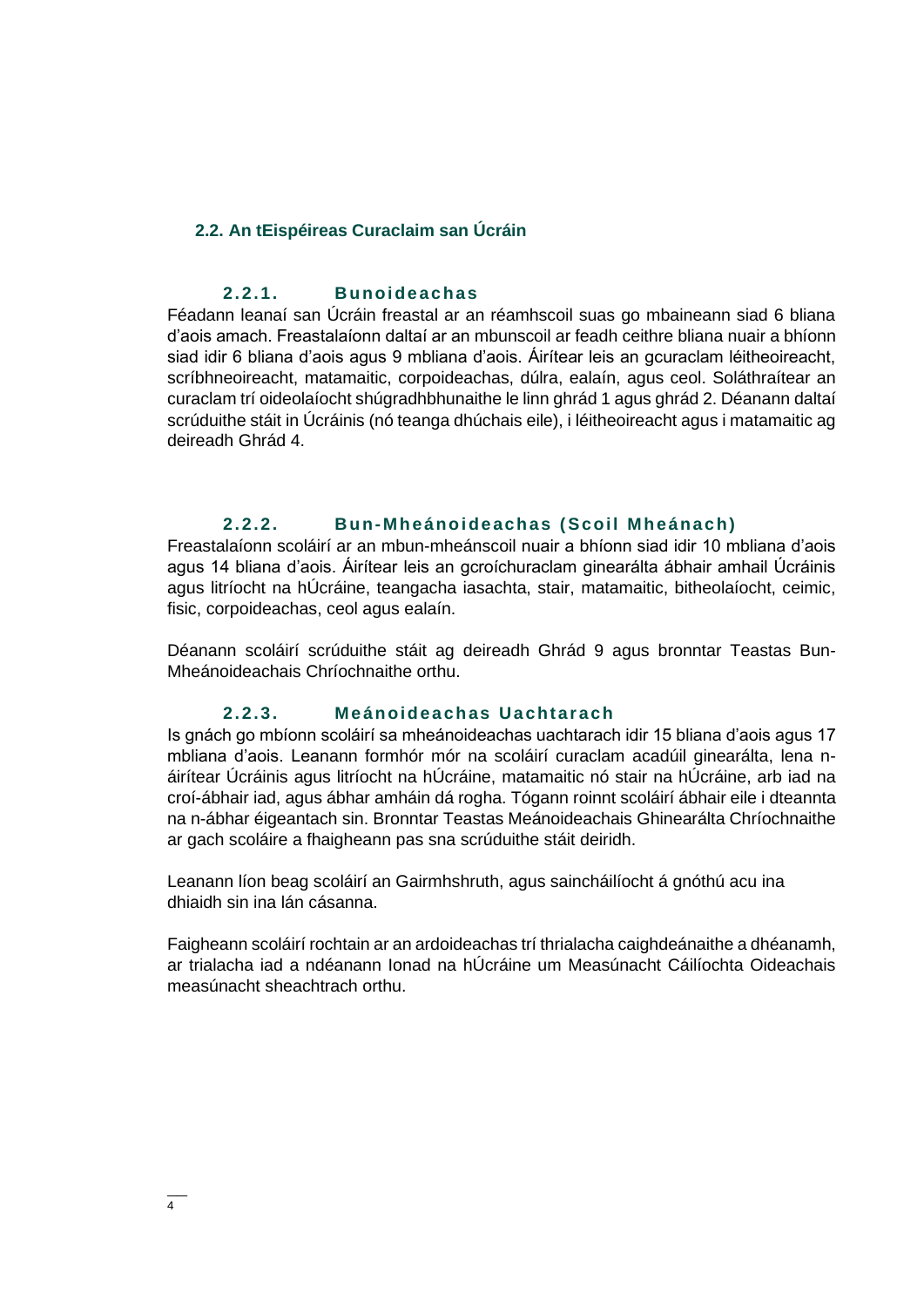## **3. Comhairle maidir le Socrúchán Ranga**

## **3.1. Forbhreathnú**

Ceann amháin de na príomhthosaíochtaí maidir le tacú le folláine, féiniúlacht, muintearas, dul chun cinn oideachasúil agus torthaí is ea socrúchán scoláirí**<sup>1</sup>** sa rang, sa bhliainghrúpa agus sa chlár is aoisoiriúnaí.

Ba cheart tús áite a thabhairt do riachtanais an linbh agus cinntí á ndéanamh maidir le soláthar curaclaim agus maidir le rochtain ar chláir agus ar thacaíochtaí. Ba cheart aird a thabhairt freisin ar riachtanais reatha agus riachtanais amach anseo na scoláirí, lena náirítear iad a ullmhú do na príomhchéimeanna aistrithe i gcóras oideachais na hÉireann – ón mbunscoil chuig an iar-bhunscoil agus ón tsraith shóisearach chuig an tsraith shinsearach, lena n-áirítear an Idirbhliain agus cláir Ardteistiméireachta. Ba cheart do lucht bainistíochta na scoile na cinntí sin a dhéanamh i gcomhairle leis na tuismitheoirí nó leis na caomhnóirí, leis an scoláire, leis an múinteoir ranga, le cinn bhliana/teagascóirí ranga agus le múinteoirí/foirne tacaíochta ábhartha, de réir mar is cuí. Beidh aois agus riachtanais foghlama na scoláirí, lena n-áirítear a n-inniúlacht i dteanga teagaisc na scoile, ina ngné lárnach maidir le rochtain ar chláir agus ar thacaíochtaí. Is féidir go mbeidh aipeanna aistriúcháin ina n-acmhainn úsáideach maidir le cumarsáid a éascú le leanaí agus daoine óga nuair a thagann siad chuig an scoil den chéad uair. Tá faisnéis faoi na haipeanna digiteacha ar féidir le scoileanna iad a úsáid saor in aisce ar fáil ar na leathanaigh Ghréasáin thiomnaithe nua ar Scoilnet agus ar an leathanach 'comhairle [maidir le haipeanna aistriúcháin'](https://www.pdst.ie/sites/default/files/What%20free%20digital%20tools%20are%20available.pdf) ar shuíomh Gréasáin na Seirbhíse um Fhorbairt Ghairmiúil do Mhúinteoirí (SFGM).

Ba cheart do scoileanna a chinntiú go ndéantar scoláirí ón Úcráin a imeascadh isteach i ranganna príomhshrutha atá ann cheana agus go ndéantar amhlaidh chomh tapa agus is féidir. Níor cheart ranganna nua a chruthú chun freastal ar scoláirí ón Úcráin agus orthu sin amháin toisc go leithscarfaí iad ón bpobal scoile dá dheasca sin.

Ba cheart do scoileanna faisnéis a sholáthar do thuismitheoirí nó do chaomhnóirí, ar féidir nach mbeidh aon chur amach acu ar an gcóras bunoideachais ná ar an gcóras iarbhunoideachais in Éirinn. Chun é sin a dhéanamh, ba cheart do scoileanna úsáid a bhaint as an treoir dar teideal An Scolaíocht in Éirinn - [Forbhreathnú ar an gCóras,](https://www.pdst.ie/cultural-and-linguistic-supports) atá ar fáil in Úcráinis agus i Rúisis. Tá faisnéis do scoláirí agus do thuismitheoirí maidir leis na teangacha a úsáidtear agus a theagasctar i gcóras oideachais na hÉireann ar fáil ar an rannán 'Eolas Breise' den leathanach Gréasáin [Eolas do Scoileanna -](https://www.gov.ie/en/publication/48639-information-for-schools-ukraine/#additional-information) an Úcráin. Áirítear leis an rannán sin freisin faisnéis do scoileanna maidir le córas oideachais na hÚcráine.

**<sup>1</sup>** Sa doiciméad seo, tagraíonn an focal "scoláire" do dhaltaí bunscoile agus do scoláirí iar-bhunscoile araon, ach amháin i gcás go sonraítear a mhalairt.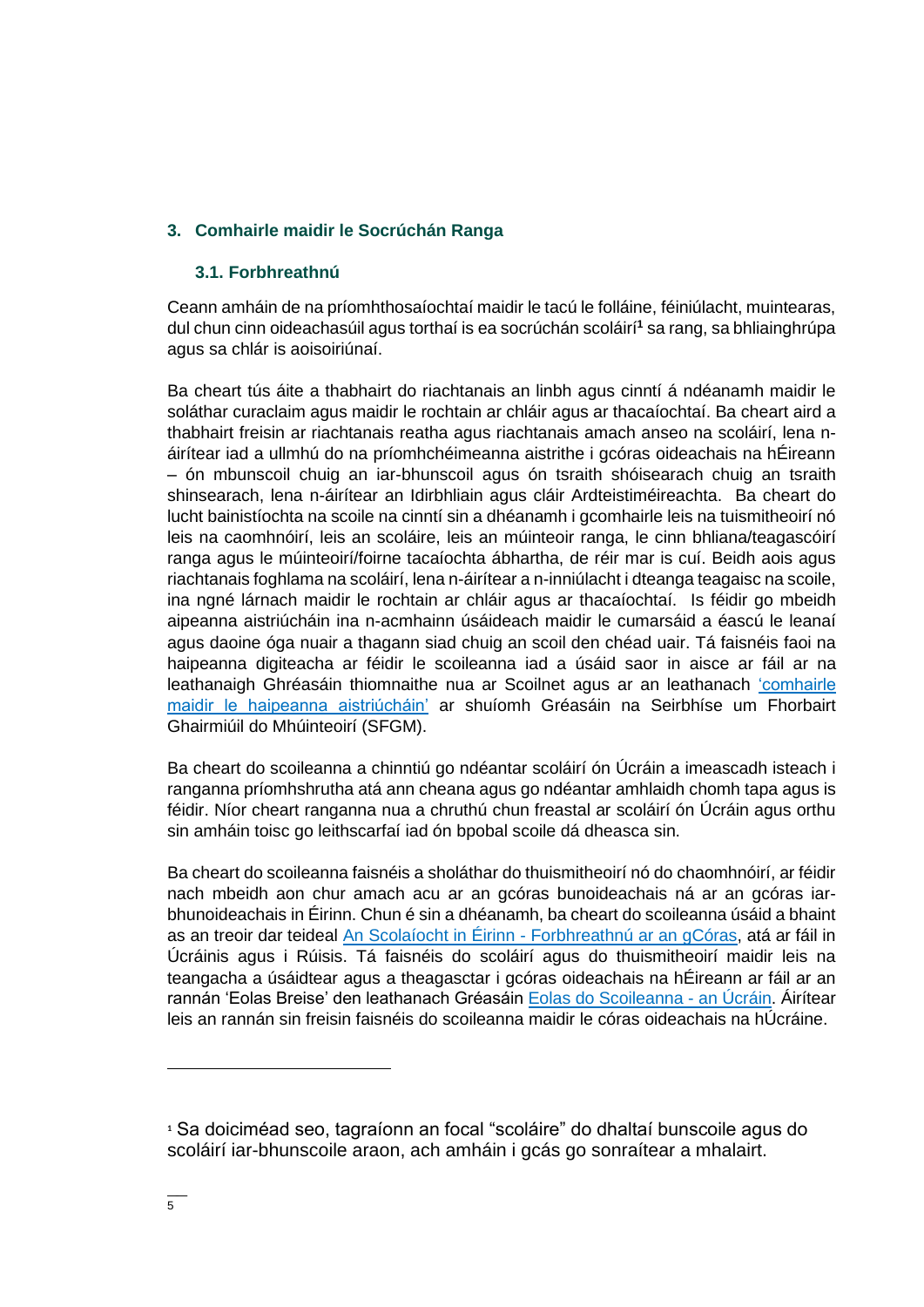#### **3.2. Nithe atá le Breithniú ag Bunscoileanna**

- Ba cheart áit sa rang is oiriúnaí dá (h)aois a leithdháileadh ar an dalta.
- Mar gheall ar an tábhacht a bhaineann le leanaí a bheith i gcuideachta leanaí eile, ba cheart an cinneadh maidir le cé acu ba cheart nó nár cheart do leanbh óg freastal ar shuíomh fhoghlaim agus chúram na luathóige nó ar rang naíonán i mbunscoil a bheith ag teacht leis na rialacha incháilitheachta aoise atá i bhfeidhm don chlár um Chúram agus Oideachas na Luath-Óige, ar rialacha iad atá leagtha amach anseo: [https://www.gov.ie/en/publication/2459ee-early-childhood-care-and-education](https://www.gov.ie/en/publication/2459ee-early-childhood-care-and-education-programme-ecce/)[programme-ecce/.](https://www.gov.ie/en/publication/2459ee-early-childhood-care-and-education-programme-ecce/) Tá an clár um Chúram agus Oideachas na Luath-Óige ar fáil do gach leanbh a bhfuil 2 bhliain agus 8 mí d'aois bainte amach acu faoin 31 Lúnasa 2022. Níor cheart do leanaí a bheith páirteach sa chlár um Chúram agus Oideachas na Luath-Óige i gcás go mbainfidh siad 5 bliana agus 6 mhí d'aois amach an 30 Meitheamh den chlárbhliain nó roimh an dáta sin.
- Is féidir le baill foirne na tuairimí agus na léargais a gheofar ó dhaltaí agus óna dteaghlach nó óna gcaomhnóirí a úsáid agus breithniú á dhéanamh acu ar cén rang ina gcuirfear an dalta agus ar cén dóigh ar féidir freastal ar riachtanais reatha agus éiritheacha an dalta ó thaobh folláine, cumarsáide, litearthachta agus uimhearthachta de.
- Is féidir an teicneolaíocht dhigiteach a úsáid chun deiseanna foghlama a éascú, a leathnú agus a shaibhriú do dhaltaí nua, chun cumarsáid a dhéanamh le teaghlaigh agus chun an t-eolas is deireanaí a thabhairt ar dhul chun cinn daltaí. D'fhéadfaí cumarsáid agus comhpháirtíochtaí le teaghlaigh a chothú freisin trí ardáin dhigiteacha a úsáid.
- Is féidir le scoileanna deiseanna a thabhairt do dhaltaí caidreamh a dhéanamh lena chéile agus tacaíocht a thabhairt dá chéile trí úsáid a bhaint as córais pháirtíochta agus as beirteanna foghlama.
- Tugann an [Clár um Sholáthar Samhraidh 2022](https://www.gov.ie/en/publication/5d15a-summer-programme/) deis do scoileanna aghaidh a thabhairt ar na scileanna Béarla agus na riachtanais imeasctha atá ag scoláirí imirceacha, lena n-áirítear iad sin a tháinig go hÉirinn le déanaí ón Úcráin.
- Tá acmhainní atá ceaptha chun tacú le forbairt shóisialta agus mhothúchánach [ar fáil](https://www.gov.ie/en/collection/97aa18-national-educational-psychological-service-neps-resources-and-public/#behavioural-social-emotional-difficulties)  [anseo](https://www.gov.ie/en/collection/97aa18-national-educational-psychological-service-neps-resources-and-public/#behavioural-social-emotional-difficulties) ar leathanach Gréasáin na Seirbhíse Náisiúnta Síceolaíochta Oideachais.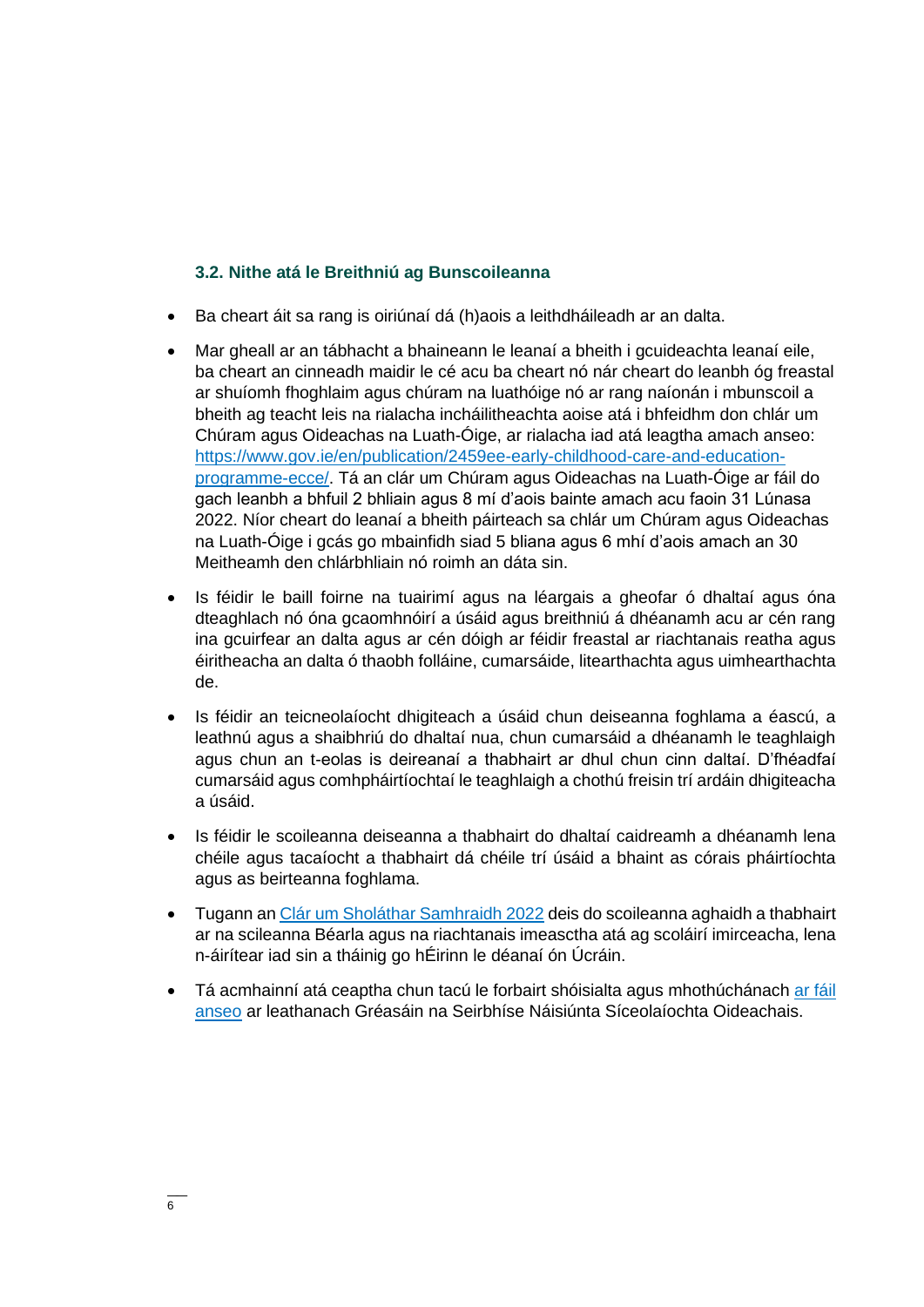## **3.3. Nithe atá le Breithniú ag Iar-bhunscoileanna**

- Faoi réir na bpointí thíos sa rannán seo, ba cheart áit sa bhliainghrúpa is oiriúnaí dá (h)aois a leithdháileadh ar an scoláire. I gcás na scoláirí sin a leithdháilfear áit sa tsraith shóisearach orthu, tá sé tábhachtach a thabhairt faoi deara nach bhfuil cláir foghlama Leibhéal 1 agus Leibhéal 2 ceaptha ach amháin do scoláirí ar sainaithníodh go bhfuil sain-mhíchumas foghlama acu. Tá tuilleadh faisnéise faoi chláir den sórt sin ar fáil ar [www.curriculumonline.ie/home](http://www.curriculunonline.ie/home)
- Trí dhul i dteagmháil leis na scoláirí agus lena dtuismitheoirí nó lena gcaomhnóirí, cabhrófar le cur amach a ghnóthú ar eispéireas oideachasúil an scoláire go dtí seo agus ar na hábhair a ndearna sé/sí staidéar orthu laistigh de churaclam na hÚcráine.
- Ba cheart don scoil faisnéis a sholáthar do scoláirí agus dá dtuismitheoirí nó dá gcaomhnóirí maidir le teanga teagaisc na scoile, maidir leis an gcuraclam agus maidir leis na roghanna ábhair atá ar fáil. Ba cheart don scoil féachaint, a mhéid is féidir, leis na roghanna a ailíniú le cúrsa staidéir roimhe na scoláirí agus le ceanglais fhoriomlána an chláir. In imthosca eisceachtúla, i gcomhairle le tuismitheoirí/caomhnóirí, féadtar breithniú a dhéanamh ar scoláire a chur isteach i rang-ghrúpa nach bhfuil ailínithe lena (h)aois, i gcás go gcuirfidh inniúlacht teanga bac an-sunatasach air/uirthi an curaclam a rochtain. Ba cheart a thabhairt faoi deara gur féidir go dteastóidh tacaíochtaí breise Béarla ó scoláirí Úcránacha ag an leibhéal seo, mar aon lena socrúchán bliana.
- Is féidir le scoileanna deiseanna a thabhairt do scoláirí caidreamh a dhéanamh lena chéile agus tacaíocht a thabhairt dá chéile trí úsáid a bhaint as cláir mheantóireachta agus as modheolaíochtaí foghlama gníomhaí.
- Is féidir go measfaidh scoláirí Úcránacha go dtabharfadh an Idirbhliain deiseanna dóibh oiriúnú don chóras agus don chultúr scoile nua, agus scileanna cumarsáide teanga idirphearsanta a fhorbairt. Thabharfadh an Idirbhliain deiseanna dóibh ceangal lena gcomhscoláirí agus braistint mhuintearais agus nascachta a ghnóthú i mbliain atá saor ó scrúduithe foirmiúla. D'fhéadfadh scoileanna a bhfuil ardlíon scoláirí Úcránacha acu gnéithe den chlár a chur in oiriúint chun eispéiris foghlama chuí a sholáthar do na scoláirí sin, ar eispéiris iad ina gcabhrófar leo páirt chomh hiomlán agus is féidir a ghlacadh sa tSraith Shinsearach. Agus gníomhaíochtaí a bhaineann leis an Idirbhliain á soláthar acu, ba cheart do scoileanna tús áite a thabhairt do ghníomhaíochtaí malartacha atá ar fáil ar ísealchostas nó saor in aisce chun gur féidir le gach scoláire páirt a ghlacadh iontu.
- Cé gur gnách go gcríochnaíonn scoláirí san Úcráin an meánoideachas uachtarach níos luaithe ná a macasamhail in Éirinn, tá feidhm ag prionsabal an tsocrúcháin aoisoiriúnaigh san iar-bhunscoil in Éirinn go fóill. Má roghnaíonn scoláirí tabhairt faoin gclár Ardteistiméireachta (Bunaithe) nó faoi Ghairmchlár na hArdteistiméireachta, ba cheart a chur in iúl dóibh go bhfuil na cláir sin deartha mar chláir dhá bhliain agus go bhfuil an cúigiú bliain ar an mbliainghrúpa is oiriúnaí dóibh. Tabharfaidh sé sin deis do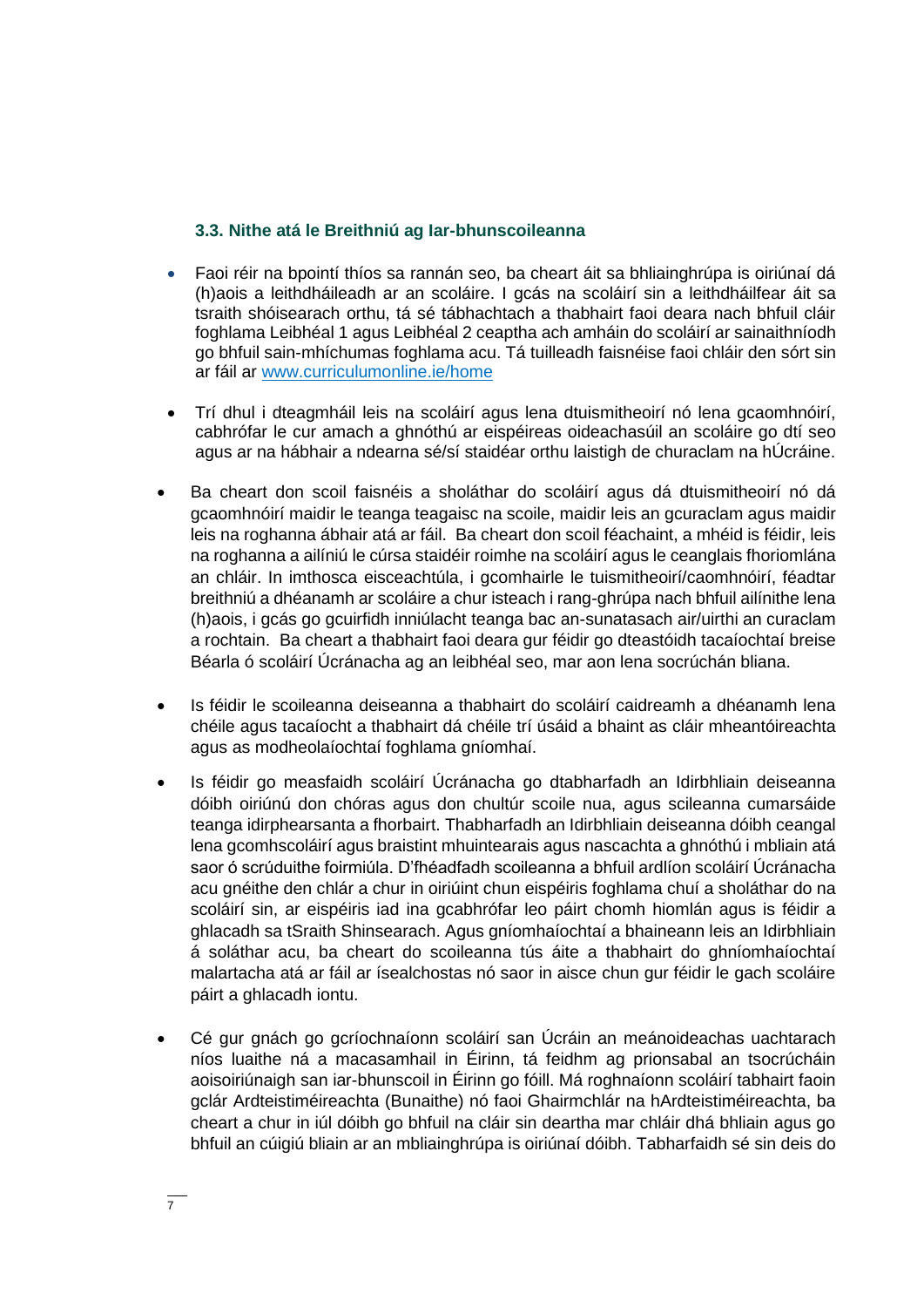scoláirí a gcuid foghlama a fhorbairt agus a léiriú ar fud raon cineálacha difriúla eolais phraiticiúil agus fheidhmigh agus scileanna praiticiúla agus feidhmeacha.

- Ní mór scoláirí a roghnaíonn an Clár Ardteistiméireachta Feidhmí a thosú i mbliain a haon den chlár ionas go mbeidh deis acu gach gné den chlár a chríochnú.
- I gcás go mbeidh ranganna ardleibhéil agus ranganna gnáthleibhéil araon ann in aon bhliainghrúpa, níor cheart scoláirí a chur isteach go huathoibríoch i ranganna gnáthleibhéil mar gheall ar an tacaíocht a theastaíonn uathu i mBéarla/i nGaeilge. Ba cheart cabhrú leis an scoláire a t(h)eanga bhaile a úsáid chun tacú leis an measúnú ar an eolas atá aige/aici sa réimse ábhair agus le hé a scafláil. Is féidir é sin a dhéanamh go rathúil trí úsáid a bhaint as uirlisí nó bogearraí aistriúcháin.

### **4. Faisnéis thábhachtach maidir le tacú le foghlaim teanga scoláirí**

Ceann amháin de na príomhdhúshláin a bheidh ag scoláirí ón Úcráin is ea an teanga trína soláthraítear an curaclam a rochtain. Beidh ar scoláirí scileanna nua teanga agus litearthachta a ghnóthú chun gur féidir leo an fhoghlaim a rochtain. Agus tacaíocht teanga á pleanáil, beidh sé riachtanach aird a thabhairt ar na riachtanais foghlama atá ag scoláirí, a mhéid a bhaineann leis na bunscileanna cumarsáide idirphearsanta agus an inniúlacht teanga chognaíoch acadúil atá acu i dteanga teagaisc na scoile.

## **4.1. Tacaíochtaí le haghaidh Béarla mar Theanga Bhreise**

Is dóigh go dteastóidh tacaíocht i mBéarla ó fhormhór na leanaí. Is féidir go mbeidh scoileanna in ann tacaíocht a thabhairt do roinnt leanaí ón Úcráin laistigh dá leithdháileadh teagaisc reatha nó dá leithdháileadh reatha do scoláirí a bhfuil Béarla mar theanga bhreise acu. I gcás nach bhfuil aon acmhainn ag an mbunscoil nó ag an iarbhunscoil laistigh dá leithdháileadh reatha, is féidir iarratas ar thacaíochtaí breise a chur isteach chuig an Roinn ar an bhfoirm U-EAL ag an [NASC](https://www.gov.ie/en/collection/2d706-staffing-arrangements-at-post-primary-level-forms/#form-u-eal-2022) seo. I gcás nach mbíonn iarbhunscoileanna in ann múinteoir a earcú chun na tacaíochtaí a sholáthar do scoláirí a bhfuil Béarla mar theanga breise acu, is féidir le scoileanna leas a bhaint as Teagascóir ESOL ( Béarla do Chainteoirí Teangacha Eile) tríd an bpainéal Teagascóirí ESOL de chuid an Bhoird Oideachais agus Oiliúna áitiúil (BOO). Ba chóir do scoileanna teagmháil a dhéanamh leis an gcomhordaitheoir ESOL sa BOO áitiúil chun rochtain a fháil ar thacaíochtaí ESOL.

De réir na comhairle ó SFGM maidir leis an soláthar Béarla mar Theanga Bhreise, tá sé ríthábhachtach go bhfaigheadh leanaí ón Úcráin na tacaíochtaí a theastaíonn uathu le linn ceachtanna leis na leanaí eile. Baintear sealbhú teanga amach ar an tslí is fearr trí sholáthar cuimsitheach tacúil laistigh den rang. I gcás scoláirí áirithe, áfach, is féidir go mbeidh gá ann le hidirghabhálacha dírithe breise teanga agus litearthachta, ar idirghabhálacha iad atá ailínithe leis an gcuraclam atá á leanúint ag an scoláire. Ba cheart an tacaíocht sin a sholáthar ar aon dul leis an treoir.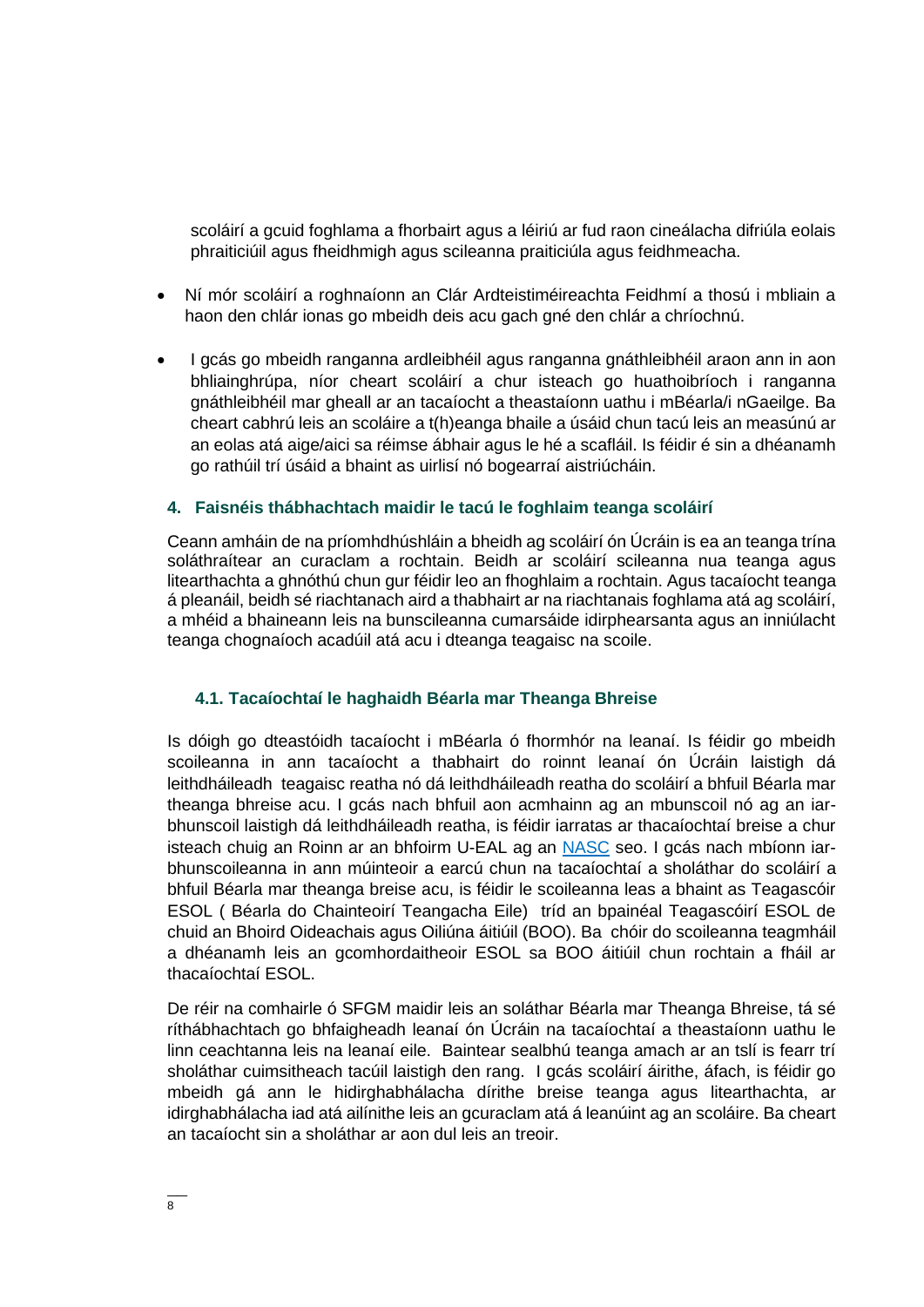#### **4.2. Tacaíochtaí do scoláirí a bhfuil riachtanais bhreise agus Riachtanais Speisialta Oideachais (RSO) acu**

Freastalófar go himleor ar na riachtanais foghlama atá ag formhór na leanaí agus na ndaoine óga ón Úcráin trí thacaíocht a thabhairt dóibh Béarla a shealbhú mar theanga bhreise. Mar sin féin, beidh cohórt scoláirí ann a dteastóidh freagairt níos cuimsithí agus níos indibhidiúlaithe uathu mar gheall ar na riachtanais bhreise atá acu agus/nó mar gheall ar na riachtanais speisialta oideachais atá acu. Ba cheart na hacmhainní a sholáthraítear do scoileanna trína leithdháileadh tacaíochtaí RSO agus cúntóirí riachtanais speisialta (CRSanna) d'fhonn tacú le scoláirí a bhfuil riachtanais speisialta oideachais acu a úsáid chun cabhrú le heispéireas fíorchuimsitheach a fhorbairt do scoláirí. Ba cheart gach cinneadh agus an soláthar tacaíochta breise ar fad a bheith bunaithe ar na prionsabail agus ar an treoir atá leagtha amach sna Treoirlínte do bhunscoileanna agus d'iar-bhunscoileanna maidir le tacú le scoláirí a bhfuil riachtanais speisialta oideachais acu, rud atá ar fáil [anseo.](https://www.gov.ie/en/publication/56c43-supporting-pupils-and-students-with-special-educational-needs-guidelines-for-schools/)

Ba cheart na tacaíochtaí a sholáthraítear do scoláirí a bhfuil riachtanais speisialta oideachais acu a bheith bunaithe ar riachtanais shainaitheanta agus ar athbhreithnithe tráthrialta a dhéantar ar dhul chun cinn (i gcomhairle le tuismitheoirí agus le scoláirí), mar atá leagtha amach sna treoirlínte do [bhunscoileanna](https://www.sess.ie/special-education-teacher-allocation/primary/continuum-support-primary) agus [d'iar-bhunscoileanna](https://www.sess.ie/special-education-teacher-allocation/post-primary/continuum-support-post-primary) maidir leis an leanúntas tacaíochta. D'fhéadfaí tacú leis an bpróiseas seo trí chumarsáid a dhéanamh leis na hionadaithe ón gComhairle Náisiúnta um Oideachas Speisialta agus ón tSeirbhís Náisiúnta Siceolaíochta Oideachais ar an bhfoireann réigiúnach oideachais agus teanga.

Tá sonraí teagmhála do na foirne réigiúnacha oideachais agus teanga ar fáil [anseo.](https://www.etbi.ie/regional-education-and-language-teams-for-ukraine/) Is ar an múinteoir ábhair/ranga atá an phríomhfhreagracht as dul chun cinn agus cúram gach scoláire sa seomra ranga, lena n-áirítear scoláirí a bhfuil riachtanais speisialta oideachais acu. Níor cheart na tacaíochtaí teagaisc oideachais speisialta a sholáthraítear do scoileanna a úsáid ach amháin chun tacú le scoláirí a bhfuil riachtanais shainaitheanta speisialta oideachais acu, lena n-áirítear scoláirí a bhfuil Béarla mar theanga bhreise acu. Ní fhéadtar tacaíochtaí teagaisc oideachais speisialta a úsáid chun an cóimheas idir múinteoirí agus scoláirí a laghdú don teagasc ginearálta ábhair ná, i gcás iarbhunscoileanna, chun roghanna breise ábhair a sholáthar do scoláirí nach bhfuil riachtanais speisialta oideachais acu. A mhéid is féidir, ba cheart tacú le scoláirí ina ranganna príomhshrutha, ar timpeallacht shaibhir teanga iad. Ba cheart do scoláirí a bhfuil na leibhéil is mó riachtanais acu rochtain a bheith acu ar an leibhéal is mó tacaíochta.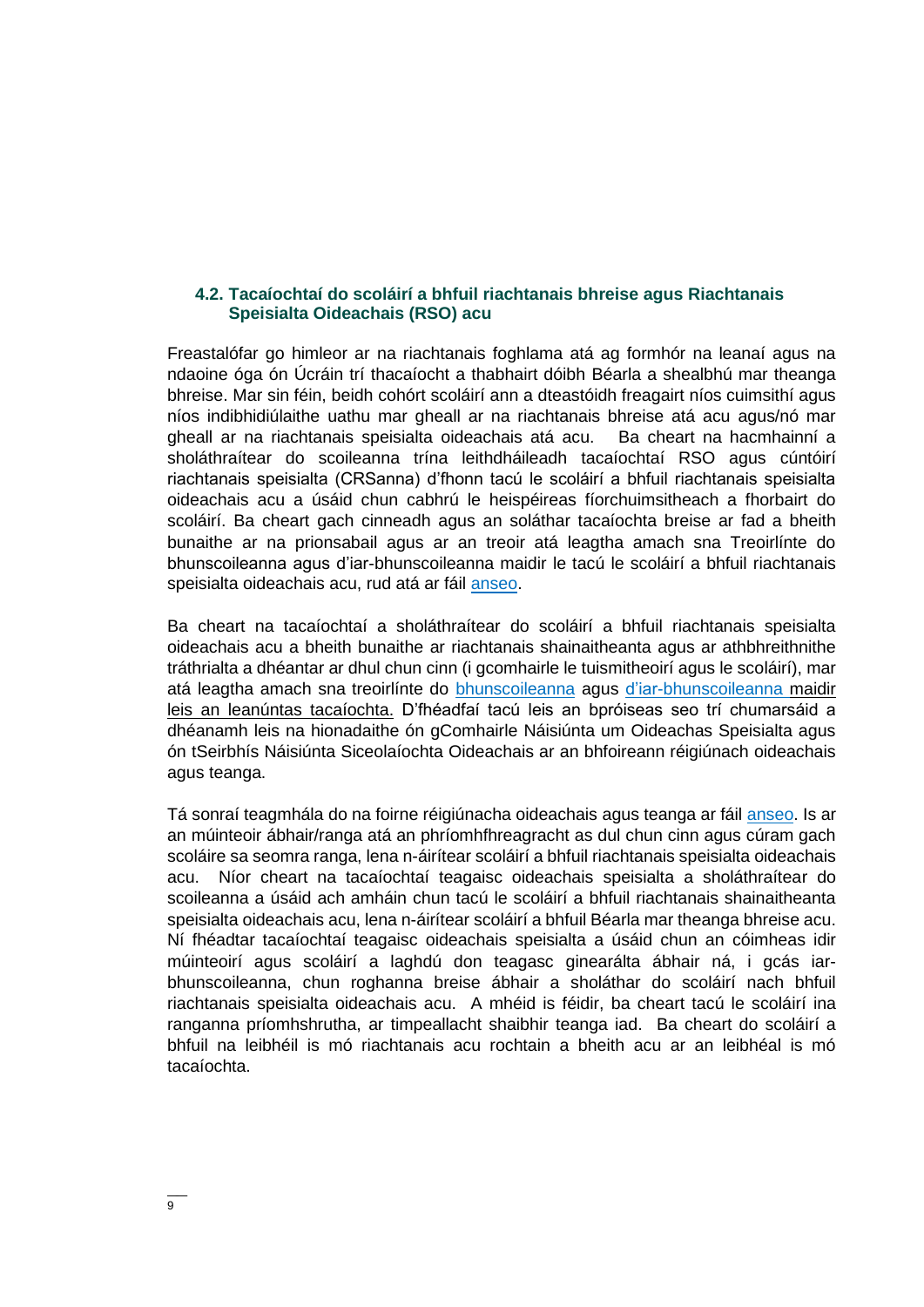## **4.3. Tacaíochtaí Cultúrtha agus Teangeolaíocha**

Tá stór lárnach acmhainní agus tacaíochtaí ar fáil anois ar [www.scoilnet.ie.](http://www.scoilnet.ie/)

Tháinig SFGM, an Chomhairle Náisiúnta Curaclaim agus Measúnachta, Teangacha Iarbhunscoile Éireann agus seirbhísí tacaíochta eile le chéile chun spás tiomnaithe ar [www.scoilnet.ie](http://www.scoilnet.ie/) a fhorbairt do scoileanna agus do mhúinteoirí chun go mbeidh siad in ann raon leathan [tacaíochtaí cultúrtha agus teangeolaíocha](https://www.scoilnet.ie/go-to-post-primary/clsupports/) a rochtain. Tá sé beartaithe go gcuirfear tuilleadh acmhainní agus ábhar leis le himeacht ama. Is stór lárnach anúsáideach tacaíochtaí agus acmhainní do mhúinteoirí agus do scoileanna é sin. Áirítear na nithe seo a leanas leis:

- Treoirlínte éagsúla maidir le hÉagsúlacht agus le hIonchuimsiú;
- Acmhainní Teagaisc agus Foghlama; agus
- Rochtain ar thacaí ó SFGM, lena n-áirítear na seimineáir Ghréasáin a seoladh le déanaí maidir le *hIonchuimsiú Foghlaimeoirí Béarla mar Theanga Bhreise a Threorú*

Is iad seo a leanas na naisc chuig na spásanna tiomnaithe bunscoile agus iarbhunscoile ar scoilnet.ie: Bunscoil:<https://www.scoilnet.ie/go-to-primary/clsupports/> Iar-bhunscoil:<https://www.scoilnet.ie/go-to-post-primary/clsupports/>

Tá faisnéis faoi aipeanna digiteacha saor in aisce ar fáil trí na leathanaigh Ghréasáin thiomnaithe nua de chuid Scoilnet agus ag [pdst.ie](https://www.pdst.ie/sites/default/files/What%20free%20digital%20tools%20are%20available.pdf)

Tá físeán gairid treorach ó SFGM maidir le conas aip Microsoft Translator a úsáid ar fáil ag an nasc seo a leanas: [www.youtube.com/watch?v=og5WbqV0RlM](http://www.youtube.com/watch?v=og5WbqV0RlM)

Tá cothabháil theanga bhaile an scoláire ina cuid lárnach d'fholláine an scoláire agus de chur chuige bunaithe ar láidreachtaí i leith tacú lena (h)oideachas. Ba cheart do scoileanna breathnú ar theanga bhaile a scoláirí mar phríomhláidreacht agus mar inniúlacht a chabhraíonn le sealbhú eolais nua, scileanna nua, teanga na scolaíochta agus teangacha nua eile a scafláil. Chun faisnéis a fháil maidir le conas tacú le teangacha baile a chothabháil, féach na treoirlínte idirchultúrtha bunscoile ó Theangacha Iarbhunscoile Éireann anseo: [treoirlínte bunscoile.](https://ppli.ie/resources/?gresource=ppli-primary-guidelines)

Chun tacú tuilleadh le forbairt theangeolaíoch i dteanga na scolaíochta agus i dteangacha baile, tairgeann Teangacha Iar-bhunscoile Éireann deontas do scoileanna. Leis an scéim sin, tugtar deis do bhunscoileanna agus d'iar-bhunscoileanna leabhair agus acmhainní ábhartha eile teanga baile a fháil le haghaidh scoláirí a labhraíonn teangacha baile seachas Béarla nó Gaeilge. Tá tuilleadh faisnéise ar fáil ag an scéim cistiúcháin [leabharlann scoile 2022](https://languagesconnect.ie/school-library-funding-scheme-2022/)

Is féidir le scoláirí tairbhe a bhaint as leabhair ina dteanga féin toisc go dtacaíonn siad sin lena litearthacht, lena bhféiniúlacht agus lena n-oidhreacht. Is féidir tairbhe ar leith a